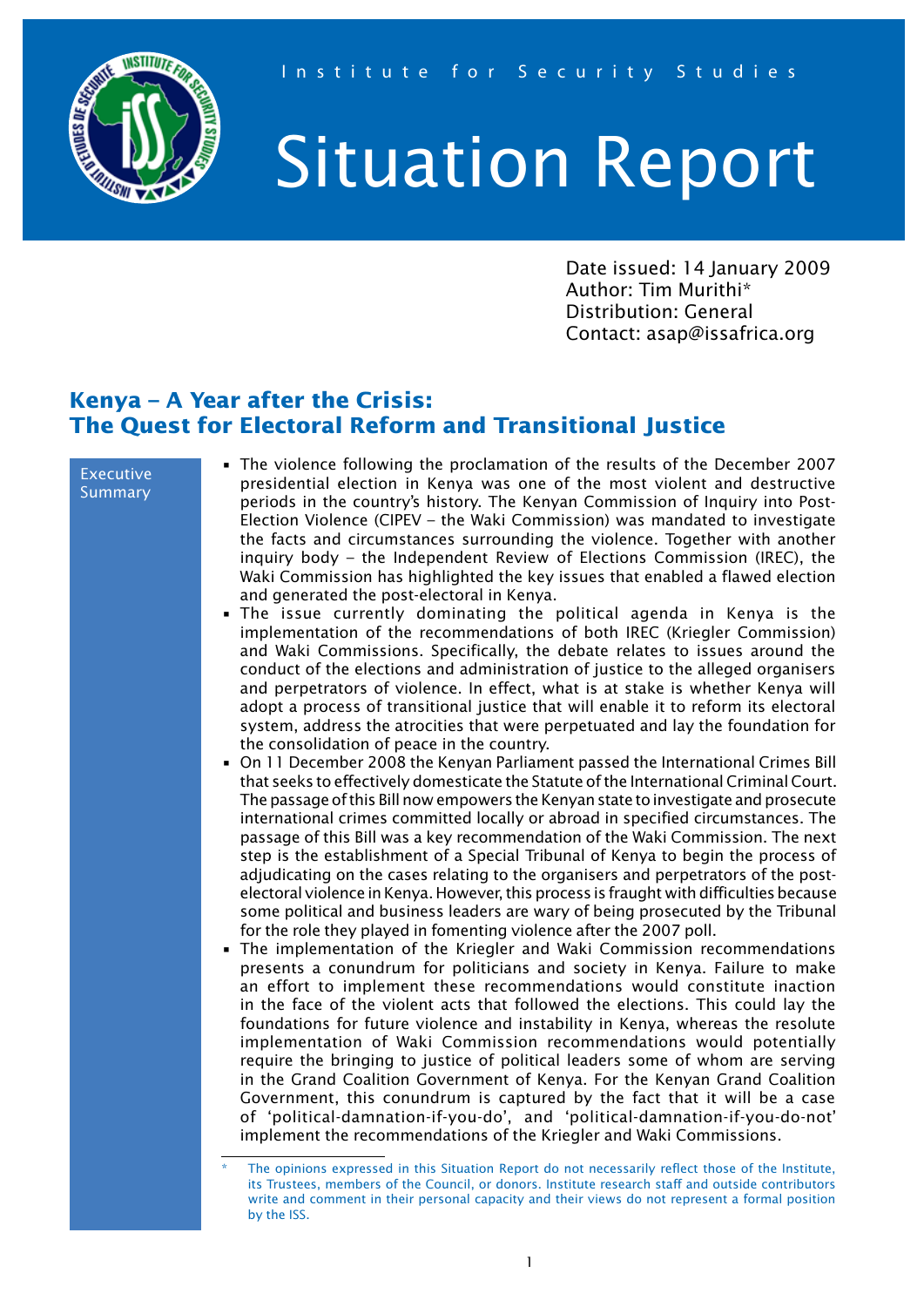## Introduction

The results of the presidential elections held in Kenya on 27 December 2007 were heavily contested by the two main political parties, the ruling Party of National Unity (PNU) and the opposition Orange Democratic Movement (ODM). The election results were announced on 30 December and the incumbent President Mwai Kibaki was hastily sworn in as the President of the country amid protests from the ODM leader, Raila Odinga. The Chairman of the Electoral Commission of Kenya (ECK), Samuel Kivuitu, confessed after the fact that he was not certain who had won the presidential election. There were therefore grounds for ODM to contest the results of elections but PNU also continued claiming that it had won the election legitimately. The tension created by this dispute further fuelled the violent protests that afflicted the country in the early months of 2008. Specifically, the political disagreement over the outcome of the poll led to the outbreak of sporadic and widespread violence across Kenya which affected communities in the low-income areas of the capital city of Nairobi, as well as in key urban and rural centres, including Mombasa, Kisumu, Eldoret and parts of the Rift Valley, Nyanza, Western and Coastal Provinces. Over a six to seven week-period, an estimated 1,200 people were killed in the violent clashes that ensued and approximately 350,000 people were internally displaced as a direct result of the violence.

A National Accord and Reconciliation Agreement was brokered by the Kofi Annanled Panel of Eminent Personalities under the auspices of the African Union (AU) on 28 February 2008. The Agreement stipulated the need to convene commissions of inquiry to assess the electoral process and also to investigate the post-electoral violence. These were duly convened as the Independent Review of Elections Commission (IREC), headed by the retired South African Justice Johann Kriegler, and the Commission of Inquiry into Post-Election Violence, under the chairmanship of the Kenyan Justice Philip Waki.

This Situation Report assessess the key issues raised by the Kriegler and Waki Commissions. In specific, it seeks to evaluate the challenges of implementing the recommendations pertaining to electoral reform and transitional justice. There is a political divide as far as the implementation of these recommendations is concerned. Some politicians view the implementation of the Waki Report as vital to the consolidation of peace through justice as well as crucial to laying the foundation for healing and reconciliation in Kenya. Other politicians have calculated that undermining the implementation of the Waki Report will work to their advantage and marginalise their opponents. In effect, Kenya is confronted with a 'Waki Conundrum' as far as instituting a transitional justice process is concerned. Yet, it can be argued that the future stability of the country hangs on the implementation of the recommendations of these commissions.

Genesis of the Post-Electoral Violence

In order to effectively analyse the post-electoral crisis in Kenya, it is necessary to situate the events that were witnessed in December 2007 and early 2008 within a historical context. It would be limiting to analyse the post-electoral violence in 2007 as an aberration that spontaneously emerged. It would be more accurate to consider what happened as the logical consequence of the continuous political ethnic manipulation that had been taking place prior to the introduction of multiparty politics in 1992. Both the 1992 and 1997 elections were beset by violent ethnic clashes. The root causes of those clashes can be attributed to the twin problems of economic impoverishment and ethnic chauvinism. The tragedy of Kenya's situation is that the seeds of dissension that manifested after the elections in the form of spiralling violence were sown in the very fabric of the post-colonial nation-state, when the country inherited its current constitution, system of government and its electoral system from the British colonial administration.1

Kenya has been plagued by the scourge of ethnic manipulation throughout its colonial and post-colonial history. Essentially, the problem in Kenya stems from the persistent and increasing 'ethnicisation' of the political sphere. Linked to this process of ethnic manipulation is the instrumentalisation of political power to gain, secure and entrench economic advantage. Kenyan politics through the reign of its three post-colonial presidents – Jomo Kenyatta, Daniel arap Moi and Mwai Kibaki – has degenerated into a realm of ethnic contestation. Progressively, over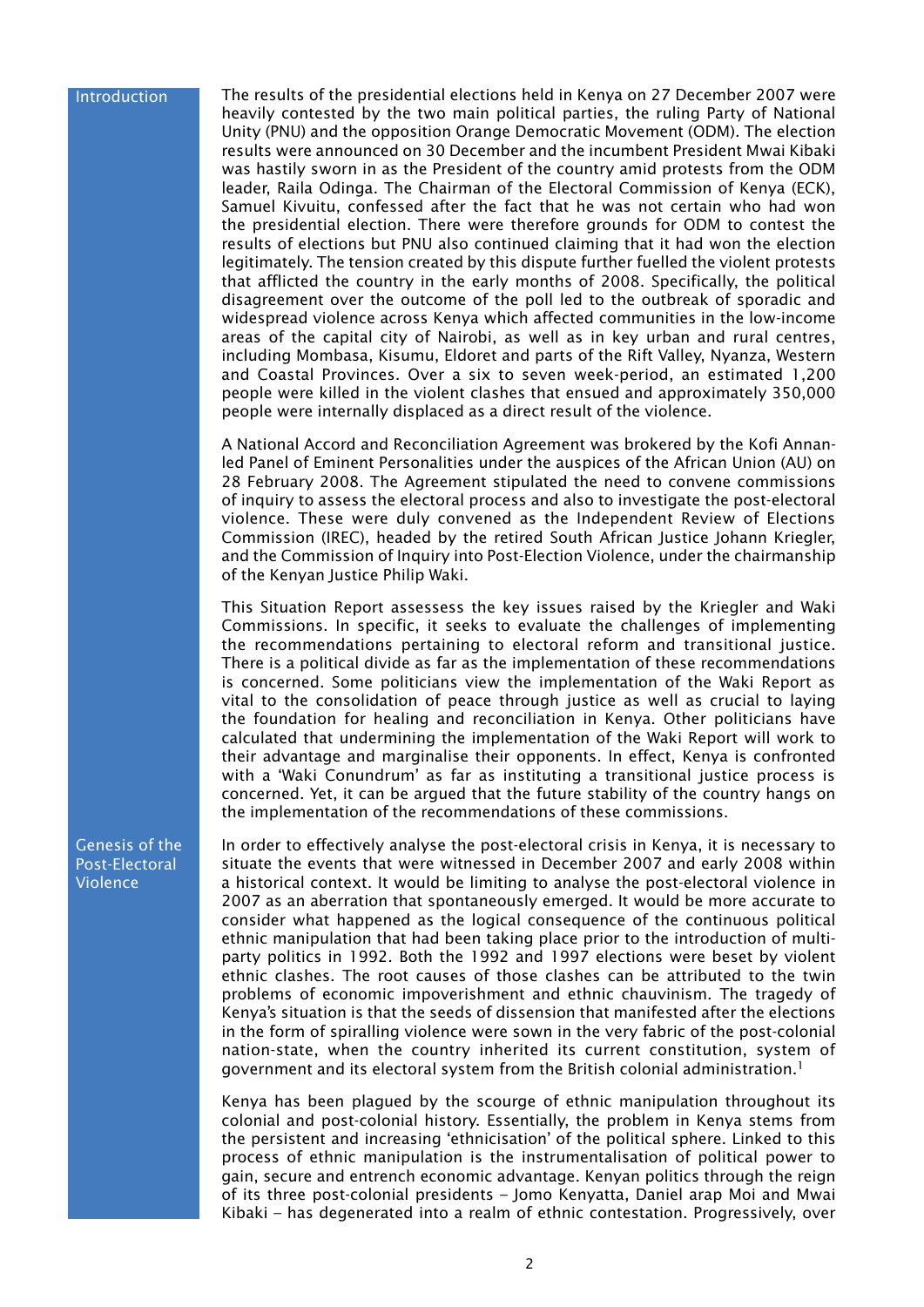the 45 years of the country's independence an increasingly powerful presidency rendered the quest for political power a zero-sum game. Ethnic power blocks were ruthlessly manipulated by Kenyatta, Moi and Kibaki to maintain a stranglehold on government to the advantage of the groups favoured by the president of the time. This was to the detriment of the ethnic groups that were not able to obtain the patronage of the ruling president and party.

It is not suprising that neither Kenyatta, nor Moi or Kibaki saw the long-term political expediency or appreciated the necessity to change and transform the way in which political power is centralised in what is in effect an imperial and exceptionally powerful presidency. A Westminister electoral and governance model was adopted and perpetuated an acceptably high degree of competition and a winner-takes-all approach of interaction which entrenched the politics of exclusion. The Westminister model serves the interests of larger ethnic groups or coalitions of ethnic groups. Smaller ethnic groups therefore become consumed with their need for 'protection from majoritarian tyranny and the apportionment of political power to ensure minority participation'.2 The Westminister model has the effect of consigning smaller ethnic groups in Kenya to the status of being a 'permanent minority'.3

As a consequence, the stakes in terms of controlling the presidency in Kenya are inappropriately and perversely high. Since independence in 1963, the three post-colonial presidents of Kenya have come from only two ethnic groups, the Kikuyu and Kalenjin. The first, Kenyatta, and the third, Kibaki, were from the Kikuyu ethnic group, while the second, Moi was from the Kalenjin ethnic group. It therefore goes without saying that the remaining 40 ethnic groups, out of Kenya's total of 42 ethnic groups, have a just basis upon which to feel indignant and impatient to take over the mantel of presidential power particularly given that all three presidents have tended to favour only members of their ethnic groups in allocations of public funds and appointments.

The fundamental problem with the system of government and elections in Kenya is that even though a minority of ethnic groups succeed in capturing state power, it will not alter the essential sense of exclusion that other groups will undoubtedly feel. In his book *The Wretched of the Earth* published in 1961, the Pan-Africanist thinker Frantz Fanon warned the post-colonial African states that were created held within their design all the seeds of a divisive and ultimately violent future for African people and societies. Fanon was observing the process of decolonisation as it unfolded in the early 1960s and noted that the political parties, which had taken over control from the colonial powers, were in fact strongholds for ethnic group power.

Fanon observed that the typical political party 'which of its own will proclaim that it is a national party, and which claims to speak in the name of the totality of the people, secretly, sometimes even openly organizes an *authentic ethnical dictatorship*'.4 He argued that after such political parties captured state power they would seek to maintain and extend their power and dominion over other groups within states, or enter into alliances with a few select ethnic groups to consolidate their position. Fanon goes on to note that 'this tribalizing of the central authority, it is certain, encourages regionalist ideas and separatism. All the decentralizing tendencies spring up again and triumph, *and the nation falls to pieces, broken in bits*'.5 Fanon was prophetic in his analysis written in 1961. What he describes, and more, has come to pass in various regions of Africa, notably in Somalia, the Democratic Republic of Congo (DRC), Côte d'ivoire, the Sudan and more recently in Kenya.

The fact that Fanon wrote this 47 years ago even before Kenya was independent is a testimony to his prophetic understanding of the challenge of governing the postcolonial African nation-state without altering how power is configured. Historically, the process of decolonisation left behind an arbitrary logic of statehood which has sown the seeds of the current instability and 'ungovernability' of several African states. Most of the existing boundaries were drawn by colonial administrations

The Ethnicisation of the Kenyan State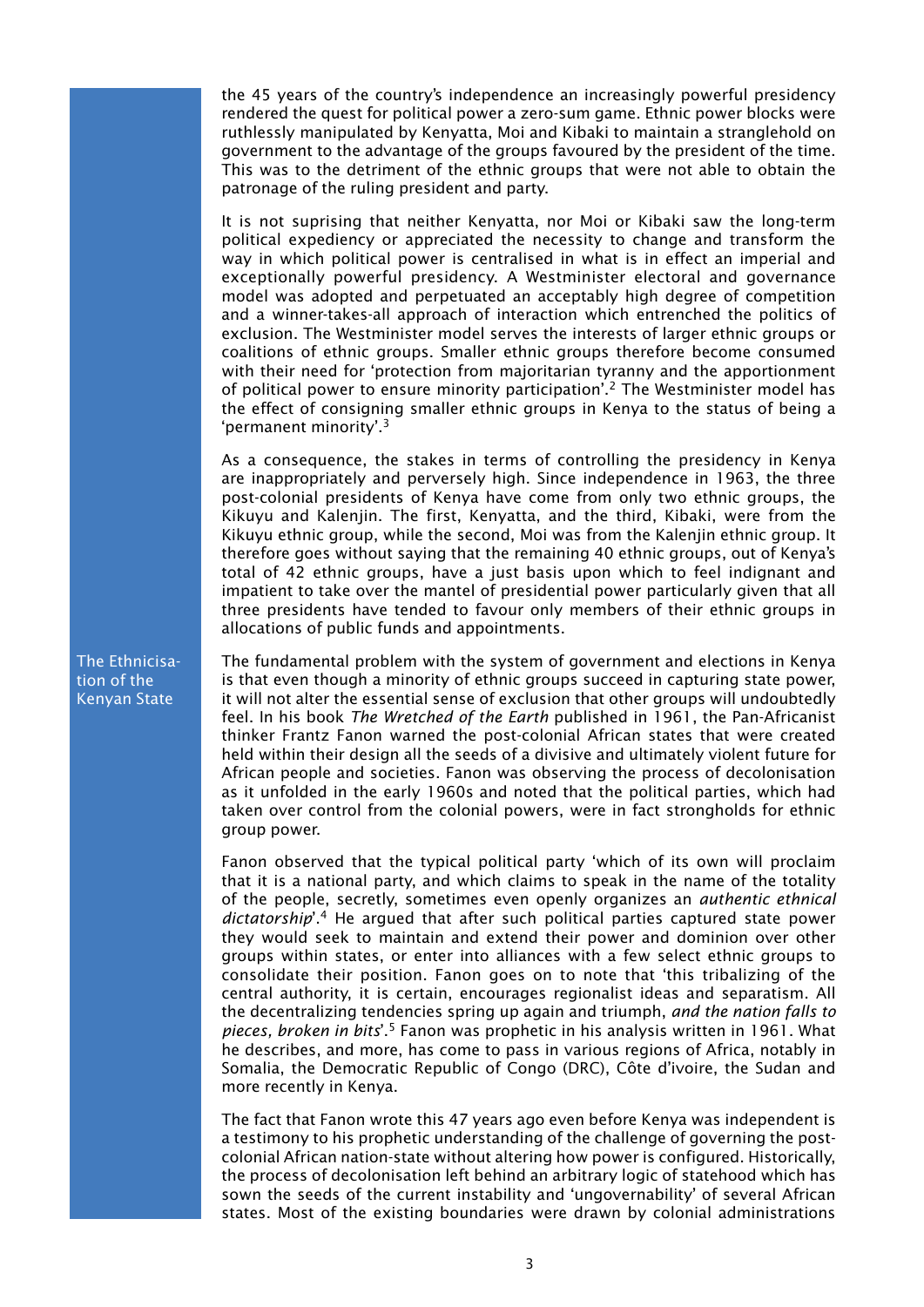without regard for, or knowledge of, pre-existing indigenous or cultural social political groupings. This arbitrary division of community created, and continues to sustain, the potential for tension and it also contributes toward the cycles of violence which plague a number of African countries.

It is evident that through the 'ethnicisation' of the Kenyan state, political elites were able to appropriate state power to advance their private accumulation.<sup>6</sup> Asymmetrical economic development is a contributing factor to the exacerbation of ethnic chauvinism, particularly when ethnic coalitions utilise and instrumentalise the apparatus and machinery of the state to advance capital accumulation. Today, Kenyans are experiencing a country that Fanon predicted and described 47 years ago. The degree of ethnic animosity has been fuelled by years of misrule, economic mismanagement, and corruption. Effectively, the politics of polarisation in Kenya today have become manifest through the tragic confluence of this legacy, the deep seated sense of being aggrieved politically among some ethnic groups, a restless and anxious populace, and the inability of the ECK to fulfil its mandate effectively.

Flawed electoral processess have raised questions about the role of elites in promoting ethnic mobilisation in their drive for state power and the problems that face electoral politics across the continent. Stephen Ndegwa suggests that 'ethnic identity in Africa is a relatively recent phenomenon whose salience is largely a product of colonial rule and post-colonial dynamics in which elites have continued to reify ethnic identity for political mobilisation'.7 In effect, ethnicity is socially constructed and it is highly susceptible to manipulation in the formation of imagined or invented communities by ethnic entrepreneurs.<sup>8</sup>

In early January 2008, the then Chairman of the African Union Assembly of Heads of State and Government, President John Kuffor of Ghana, flew to Kenya to assess the situation and see what could be done to bridge the divide between the parties. The first sign of hope that a way forward could be found out of the Kenyan crisis emerged when the PNU and the ODM agreed to a dialogue and mediation process convened by the African Union through the form of an Eminent Panel led by Kofi Annan, the former UN Secretary-General, and supported by Benjamin Mkapa, former President of Tanzania, and Graca Machel, a former leader within the Mozambique freedom movement. Faced with the violence that was threatening to engulf the country, there was clearly a need to transcend the political stand-off and the unhealthy brinksmanship that persisted between the opposition and government. Several hardliners within both the PNU and the ODM were against the mediation process because they believed that their side had legitimately won the polls. However, in practical terms, there was no way to transcend this situation, unless the parties involved in this crisis were prepared to resort to force. An escalation of tension would have undermined the immediate prospects for restoring peace and tranquillity in Kenya.

On 28 February 2008, a peace agreement was signed between the PNU and ODM establishing a grand coalition between the two parties. The Annan-led mediation process culminated in the signing of an 'Agreement on the Principles of Partnership of the Coalition Government' and a 'National Accord and Reconciliation Agreement' as part of a wider set of agreements. Specifically, the Agreement on the Coalition Government noted that 'neither side can realistically govern the country without the other. There must be real power-sharing to move the country forward and begin the healing and reconciliation process'.<sup>9</sup> The Agreement committed the parties to enacting the National Accord and Reconciliation Act 2008, which made provisions for 'a Prime Minister of the Government of Kenya, with authority to coordinate and supervise the execution of the functions and affairs of the Government'.10 The Tenth Kenyan Parliament subsequently passed the National Accord and Reconciliation Bill 2008, which entrenched the Agreement into the Kenyan Constitution. The Bill became law and President Kibaki and Prime Minister Odinga are now leading a Grand Coalition Government of Kenya. In addition, the Agreement created two Deputy Prime Ministerial posts, as part of a 42-member cabinet that sought to establish a balance of Ministers from the coalition parties.

The National Accord and Reconciliation Agreement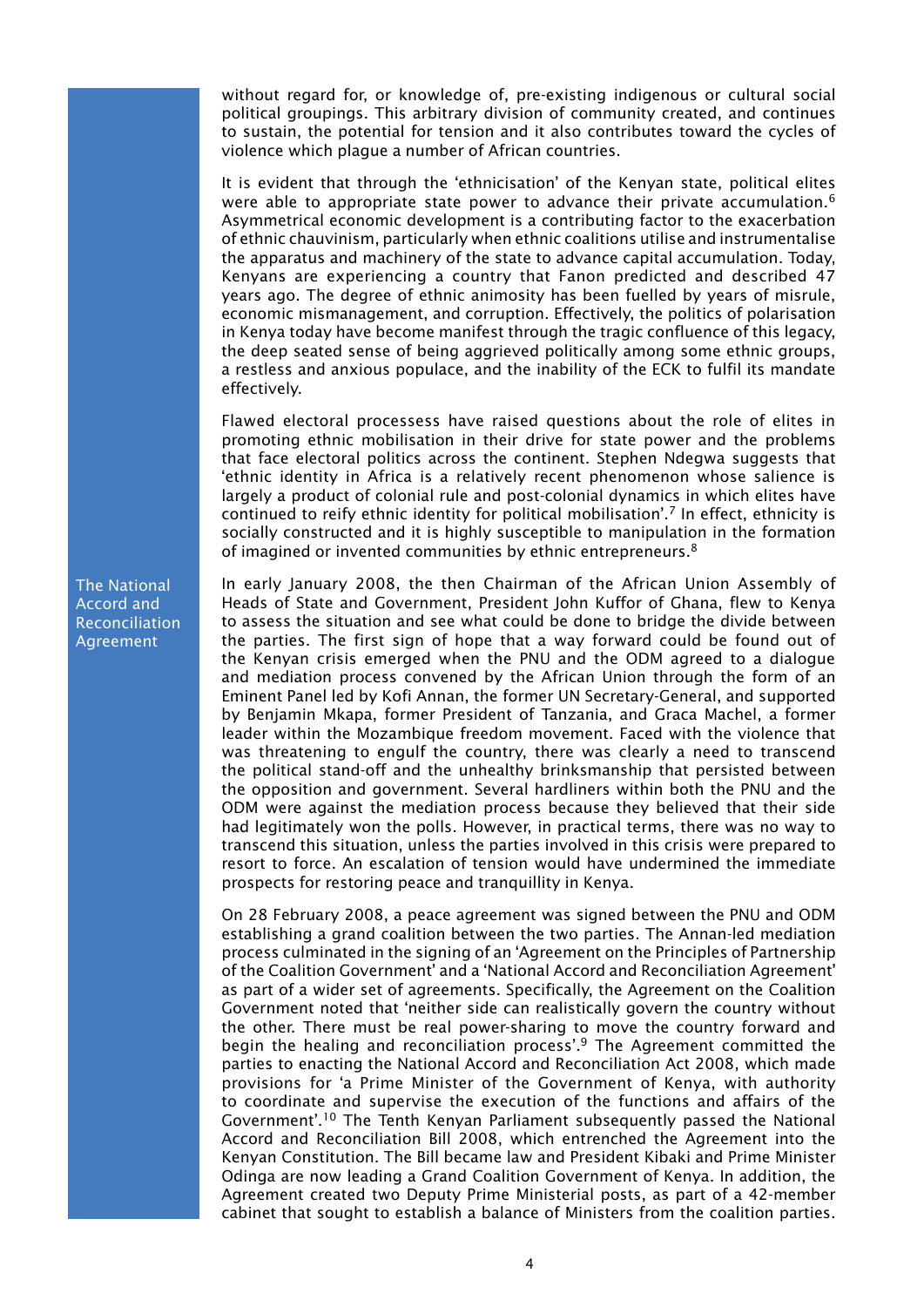The Agreement stipulated that 'the composition of the coalition Government shall at all times reflect the parliamentary strength of the respective parties and shall at all times take into account the principle of portfolio balance'.<sup>11</sup> In effect, 'Post-Accord Kenya' will have to establish a qualitatively very different government, in terms of the distribution of political power, from those that preceded the electoral crisis of 2007 and 2008.

The Annan mediation effort also led to the parties to agree to establish a sevenmember Independent Review Commission into the Kenyan elections, to be headed by the retired South African Judge Johann Kriegler.<sup>12</sup> Specifically, the Kriegler Commission was mandated to examine all aspects of the controversial 2007 presidential poll through consultations with officials of the ECK, election observers, politicians, and citizens. The mandate of the Kriegler Commission included reviewing 'the organisation and conduct of the 2007 elections, extending from civic and voter education and registration through polling, logistics, security, vote-counting and tabulation to results-processing and dispute resolution'.13 In addition, the Commission was tasked with assessing 'the structure and composition of the ECK in order to assess its independence, capacity and functioning' and to 'recommend electoral and other reforms to improve future electoral processes'.<sup>14</sup> The ensuing recommendations would therefore play a vital role in re-establishing the confidence of the Kenyan people in the electoral system. The Kriegler Commission Report's contribution to transitional justice will be measured by the extent to which the implementation of its recommendations will enable the establishment of an electoral legal framework that will avert the kind of crisis witnessed in 2007, in the next scheduled elections of 2012.

The Report concluded that the Kenyan voter register 'is materially defective' in a way that effectively impairs 'the integrity of the election results'.<sup>15</sup> Crucially, it also noted that the 'numerous implausibly high turnout figures reported in the strongholds of both main political parties evidence extensive perversion of polling, probably ballot-stuffing, organised impersonation of absent voters, vote buying and/or bribery'.<sup>16</sup> A disturbing feature of the controversial elections was the fact 'that in many instances (in the strongholds of both main political parties), effectively only the majority party was represented during polling and counting'.<sup>17</sup> This damning indictment of both the PNU and ODM voting strongholds illustrates that both the incumbent government and the opposition coalition committed voting irregularities. The Kriegler Commission Report further noted that 'a likely facilitator and catalyst for ballot-stuffing … was the indulgence granted by the ECK shortly before the elections for "black books" (in which the names of voters had been entered at the time of registration) to be used in certain circumstances and for double registrants to be allowed to vote, contrary to previous regulation'.<sup>18</sup> The Report, in effect, accuses the current Electoral Commission of Kenya of incompetence, laxity and a dereliction of duty in the conduct of the presidential poll. This, in effect, makes its continuing existence untenable. Indeed, the Report also noted that 'the manner of appointment of commissioners and the structure, composition and management system of the ECK are materially defective, resulting in such a serious loss of independence, capacity and functional efficiency as to warrant replacing or at least radically transforming it'.<sup>19</sup>

In terms of the integrity of the results, the Kriegler Report notes that 'although there is room for honest disagreement as to whether there was rigging of the presidential results announced by the ECK, the answer is irrelevant, as (i) the process was undetectably perverted at the polling stage, and (ii) the recorded and reported results are so inaccurate as to render any reasonably accurate, reliable and convincing conclusion impossible'.20 Ultimately, the Kriegler Commission concluded that 'the conduct of the 2007 elections was so materially defective that it is impossible – for IREC or anyone else – to establish true or reliable results for the presidential and parliamentary elections'.21 The Report therefore recommends reconstituting the electoral legal framework to ensure fair and transparent political competition. Specifically, it recommends 'that all laws relating to the operational management of elections should be consolidated under one statute'. In addition,

The Kriegler Commission Report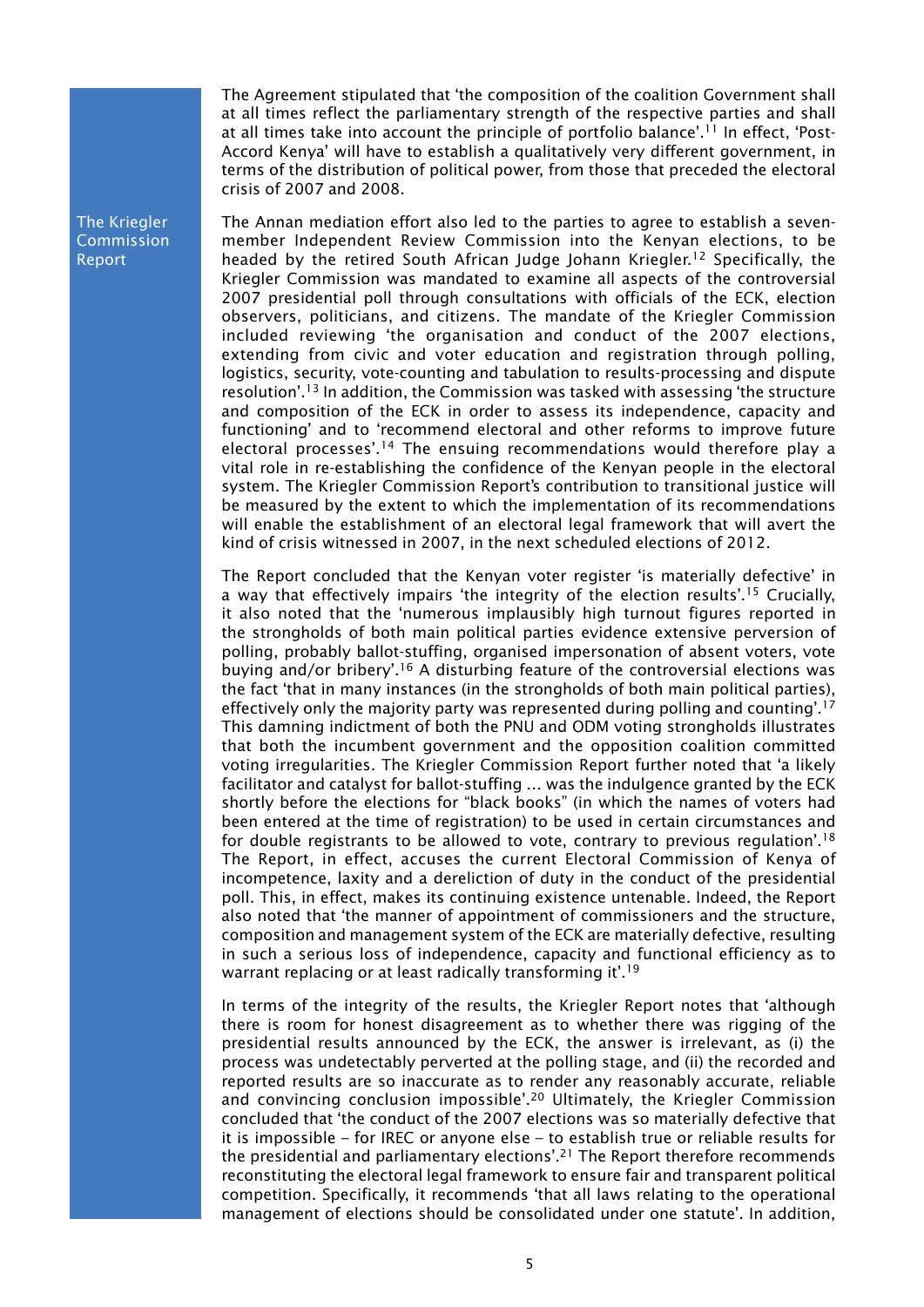it urges 'that a separate law be enacted to facilitate the establishment of a special Electoral Dispute Resolution Court to handle appeal matters from the initial states of dispute resolution by the ECK'.22 It further notes that the 'culture of electoral lawlessness' which has become entrenched in Kenya over many years 'cannot be reversed without a concerted, non-partisan commitment to electoral integrity on the part of political leaders, which commitment will need to be sustained and monitored over time'.23

The National Accord and Reconciliation Agreement articulated the mandate of the Commission of Inquiry into Post-Election Violence (CIPEV) to 'investigate the facts and circumstances surrounding the violence, the conduct of state security agencies in the handling of it, and to make recommendations concerning these and other matters'.<sup>24</sup> CIPEV, also known as the Waki Commission, began its work on 23 May 2008 and investigated 'the facts and circumstances related to the acts of violence following the 2007 presidential elections' as well as 'the actions or omission of state security agencies during the course of the violence'.25 However, the most important responsibility that the Waki Commission was tasked was to make 'recommendations concerning measures to be taken to prevent, control, and eradicate similar violence in the future; bring to justice those responsible for criminal acts; eradicate impunity and promote national reconciliation'.26 Therefore, the Waki Commission recommendations will play a vital role in determining the institutionalisation of transitional justice in Kenya.

The Waki Report noted that following the election-related clashes of 1992 and 1997 'the main perpetrators of systemic violence have never been prosecuted'.27 The Waki Report further noted that 'the violence surrounding elections has been ethnically directed, this has increased distrust among different groups and vastly eroded any sense of national identity. Hence, ethnicity has now taken on a dangerous and negative connotation'.<sup>28</sup> The Report further notes that 'currently Kenya is at a critical juncture. Violence is endemic, out of control, and is used routinely to resolve political difference'.29 This is in effect an early warning of the potential escalation of politically motivated violence in the future. Specifically, the Waki Report notes that 'because of the ethnic nature of the post-election violence, ethnic fears and hatred have been elevated in importance and could turn violent again even more easily than has happened in the past'. The Report warns that 'the individuals and institutions who have benefited in the short-term from the chaos and violence need to give up the methods they have used or Kenya could become a failed state'.<sup>30</sup>

The Waki Report also notes that state security agencies 'failed institutionally to anticipate, prepare for, and contain the violence'. In some instances, 'individual members of the state security agencies were also guilty of acts of violence, and gross violations of the human rights of citizens'.<sup>31</sup> The Report also raises doubt about the integrity of the judicial system to remedy the violence and the electoral irregularities that plagued the country after the elections. In particular, the Waki Report states that the judiciary is not sufficiently understood by the public at large and has therefore 'acquired the notoriety of losing the confidence and trust of those it must serve because of the perception that it is not independent as an institution'.<sup>32</sup> The Report takes this as the reason why, for example, the leadership and members of the ODM refused to submit to the jurisdiction of the courts to resolve the dispute that arose after the general elections.<sup>33</sup> In terms of its operational efficiency, the Waki Report notes that the judiciary 'has also been accused of delays in the administration of justice and for non-transparency in its functions'.34 To remedy this fact the Waki Report rightly recommends that 'nothing short of comprehensive constitutional reforms will restore the desired confidence and trust in the judiciary'.

The Amnesty Debate and the Waki Recommendations

Kenyan politicians and the society have been discussing the controversial issue of whether the perpetrators of violence following the presidential poll on 27 December 2007 should be prosecuted in accordance with the law or granted amnesty. The Waki Report defines amnesty as 'the act of an authority (eg. Parliament or government) by which the State restores those who may have been guilty of an offence against it to the position of innocent persons'. Specifically,

The Waki Commission Report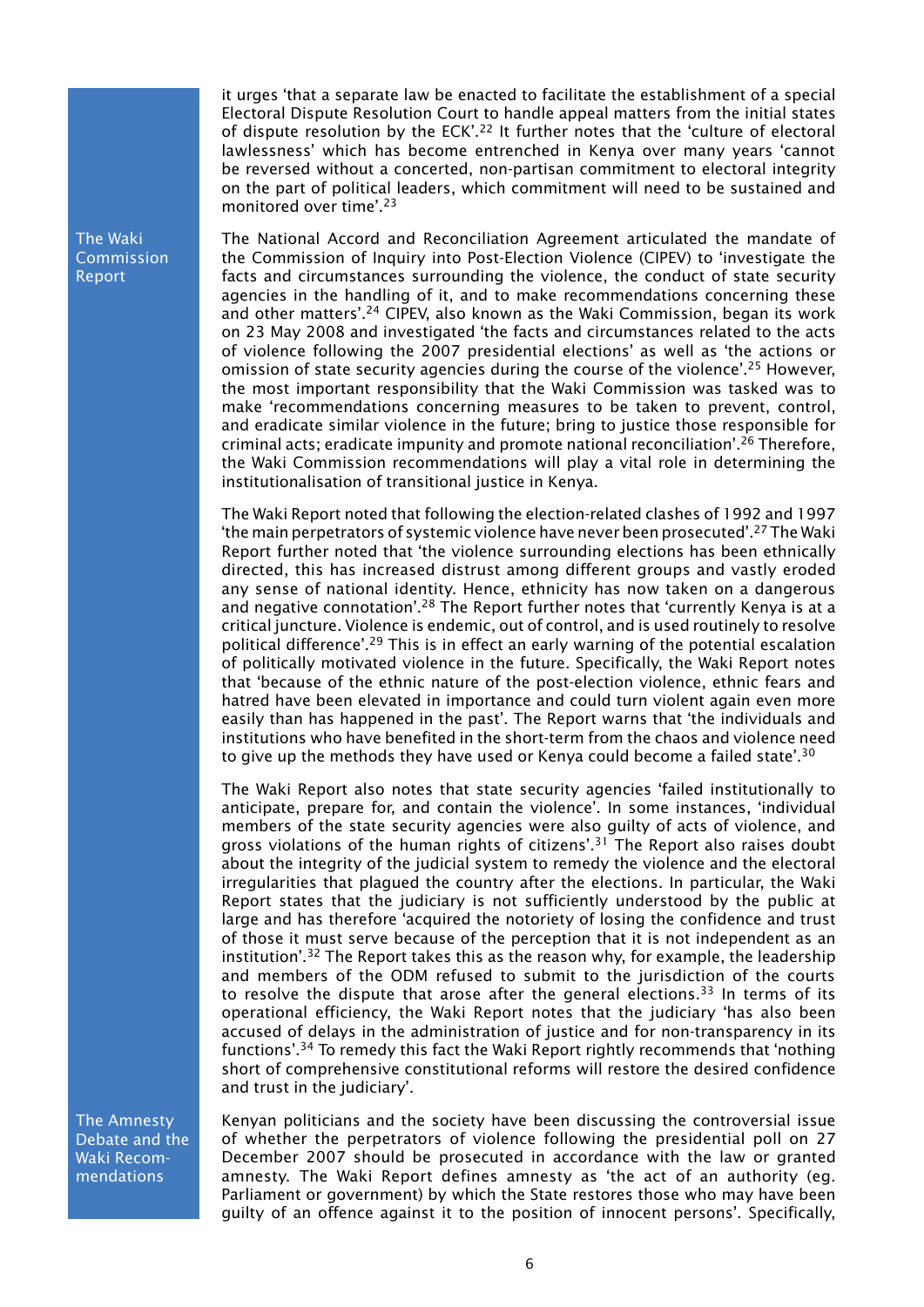the Report states that amnesty 'includes more than a pardon, in as much as it obliterates all legal remembrance of the offence'.<sup>35</sup> The application of amnesty raises issues of justice. The Kenyan Minister of Justice, Martha Karua, has argued that perpetrators have to be prosecuted in order to uphold the rule of law. Karua is also a key actor within the PNU, which was the only ruling party before the elections and is now a member of the Grand Coalition Government. In contrast this, a key advocate of the call for amnesty is the Kenyan Minister of Agriculture, Mr. William Ruto. Ruto is a member of the Orange Democratic Movement (ODM) camp, which is led by the Prime Minister Odinga and also a partner in the Coalition.

A significant number of individuals have been arrested by the authorities in connection with the post-election violence. For example, in January 2009, several hundreds of youths were still being held in police custody in the Rift Valley Province. They were being held on suspicion of participatng in the violent acts that followed the elections. The Kenyan police in the Province have revealed the number of those who have been arrested and charged. The police have also indicated the number of those who are awaiting trial and those who have been convicted.

The amnesty debate is complicated because it has been difficult to ascertain whether some of the violence was orchestrated by political elites in order to pursue and achieve their self-interests. The notion that the violence was entirely spontaneous has been challenged, with evidence emerging that some of the militia were systematically armed and manipulated by as yet un-identified actors and agents. This situation is delicate and precarious because Kenya's stability depends on ensuring that the populace continues to engage in national healing and reconciliation and that the politicians maintain their support for the political compromise that is at the heart of the Grand Coalition Government.

The issue of amnesty has been proposed as a means to ensure that the forgiveness of all perpetrators is applicable to those in the political ranks who may have instigated, as well as citizens who may have indulged in perpetuating violence. The idea currently being proposed is to ensure that the amnesty is as inclusive as possible. However, in order for amnesty to work, impunity must not be tolerated for grave crimes committed against innocent civilians. In other words, the perpetrators or instigators have to confess their planning or execution role in order to receive amnesty and a timeframe has to be placed on those who come forward to reveal their roles in perpetuating the violence. There is of course the danger that this issue of amnesty might become a political weapon for the opposing elements within the Grand Coalition to seek their advantage whilst undermining their opponents.36

To confront impunity, the Waki Report calls for the establishment of a Special Tribunal of Kenya to try suspected sponsors and organisers of the postelectoral violence. This would serve as an in-country legal framework for the adjudication and administration of justice for the alleged suspects. However, there has been prevarication among a number of politicians in implementing this recommendation. Some analysts have argued that there is an attempt by spoilers within and outside of the Grand Coalition Government to undermine the implementation of some recommendations of the Report, and in particular those pertaining to the Special Tribunal to suit their own agendas.

Astutely, the Waki Commission ensured that the recommendations in its report were accompanied by sunset clauses that would initiate consequences for inaction or intransigence. Specifically, the Report states that if 'an agreement for the establishment of the Special Tribunal is not signed, or the Statute for the Special Tribunal fails to be enacted', then a list containing names of, and relevant information on, those suspected to bear the greatest responsibility for crimes falling within the jurisdiction of the proposed Special Tribunal shall be forwarded to the Prosecutor of the International Criminal Court (ICC). The Report further states that Prosecutor of the ICC shall be requested to analyse the seriousness of the information received

The Special Tribunal of Kenya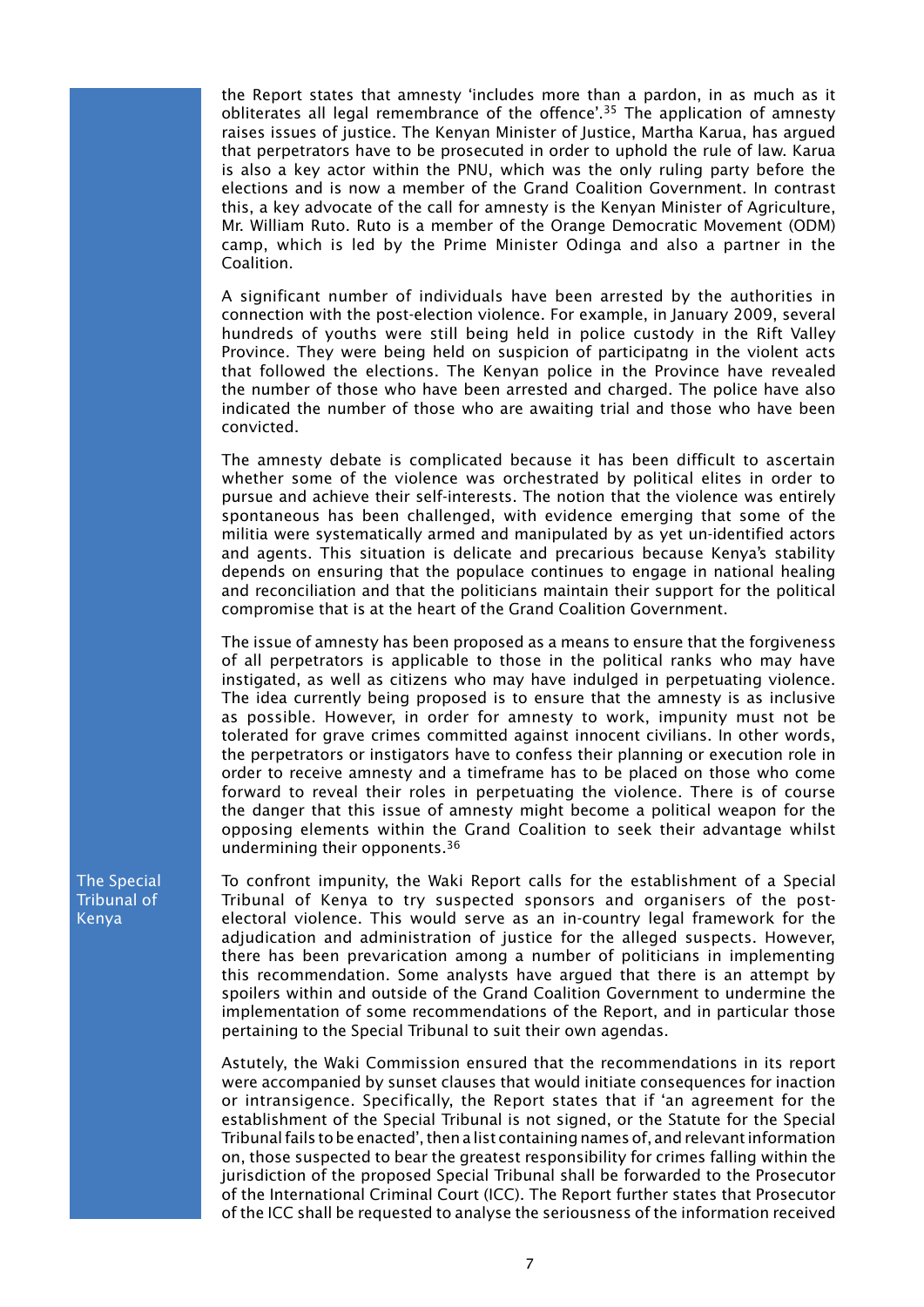The Challenges of **Implementing** the Waki Commission Recommendations

The Kenya Truth, Justice and Reconciliation Commission

Is Kenya's **Transitional** Justice in Peril? with a view to proceeding with an investigation and prosecuting such suspected persons.37 By establishing these conditionalities the Waki Commission effectively indicated that it was prepared to internationalise Kenya's transitional justice process, if the domestic politicians failed to institute a viable process. This sunset clause has had the effect of keeping the process in check.

The Waki Report has generated a conundrum for Kenya's politicians. Specifically, the Waki Report insists that 'it is imperative to guard against further encouragement of the culture of impunity by granting blanket amnesty to all and sundry in the post-election mayhem'.38 However, a number of senior political figures have been implicated in the organising and instigating violence. Therefore, it will be politically difficult to implement any sanctions against such people. Astutely, the undisclosed list of names of individuals suspected of war crimes is held by Kofi Annan, in his capacity as the head of international mediation effort to resolve the crisis in Kenya. If it becomes necessary, the report recommends that this list be forwarded to the ICC.

This has created a conundrum for Kenya's politicians and security agencies because it is not clear who is implicated in this undisclosed list. If the list were to be released, it is possible that a number of these politicians could be identified as allegedly having played a role in instigating the post-electoral violence. As a consequence, the political camps are divided between those who support the implementation of the Waki Report and those who are inclined to ignore it and wish that the issues it raises will fade from the conscious of the populace. Hypocritically, some politicians are calling for the implementation of the recommendations of the Report because they believe that their opponents will be sanctioned. This suggests that the calls for its implementation are not necessarily driven purely by a concern to see an effective transitional justice process in Kenya.

The National Accord and Reconciliation Agreement also proposed the establishment of the Kenya Truth, Justice and Reconciliation Commission (TJRC). The Waki Commission was also mandated to make such suggestions to the Truth, Justice, and Reconciliation Commission as it deemed necessary. The Kenyan Parliament duly passed the TJRC Bill, which may offer a way out of the political stand-off caused by the issue of amnesty because it addresses the issue of the need for perpetrators to confess their atrocities, and the need to request for amnesty before it can be granted. Therefore, there are specific conditions under which amnesty can be sought and granted. The political stand-off created by the amnesty issue needs to be addressed by the Grand Coalition Government. In particular, the more moderate and pragmatic politicians will need to manage and negotiate the adversarial positions that have been adopted by Karua and Ruto. What will be of interest is the number of politicians who will take advantage of this Truth, Justice and Reconciliation mechanism to come to terms with their own complicity in plunging Kenya into violence after the elections.

The Kenyan Parliament was due to pass a Bill establishing a Special Tribunal on 17 December 2008. However, at the time that this Situation Report was going to press, the Parliament had not succeeded in achieving this for some of the reasons stated above. However, continuous failure to establish the Tribunal will, as indicated above, initiate another process which could find Kenyan political and business elites indicted by the ICC, in the Hague. In the absence of an effective process of transitional justice and the complete transformation of the constitutional framework to ensure that there is adequate ethnic accommodation, the future sustainability of the Kenyan state will remain in doubt.<sup>39</sup> The issue of how to govern multi-ethnic societies is not unique to Kenya or Africa; it is in effect a global problem.40 It may be the case that post-colonial African governments should as a matter of principle only operate on the basis of governments of national unity so as to prevent the politics of ethnic exclusion which inexorably leads to the fragmentation of the nation-state.<sup>41</sup>

The Kenyan state has a responsibility to protect its citizens based on a number of international declarations that it has signed up to as well as its membership of the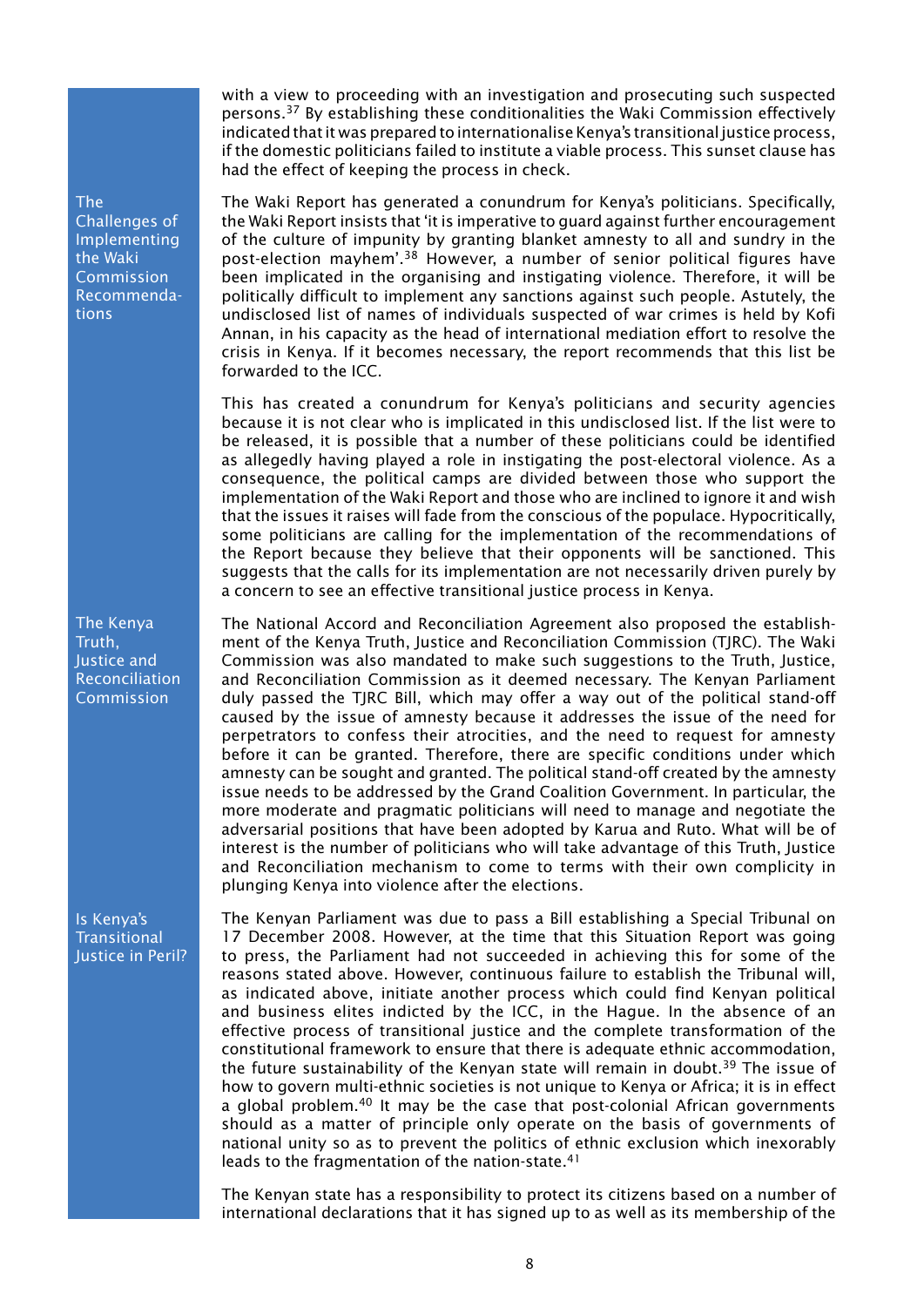African Union (AU) whose Constitutive Act as well as its Protocol on Democracy, Elections and Governance calls for an explicit adherence to the rule of law and upholding of human rights.

The lost confidence in the institutions of governance in Kenya as a result of this political crisis must be restored. On 16 December 2008, the Kenyan Parliament passed the Constitution of Kenya Amendment Bill. In order to lay the foundations for a stable system of government, the constitutional review process will need to consider the 'ethnicisation' of the Kenyan state, the effects of authoritarian rule in fostering economic impoverishment, and design a framework of governance that addresses previous logic of designing electoral power on the basis of ethnic groupings. The principle that should guide the re-constitution of the Kenyan state should focus on ensuring ethnic accommodation by ensuring minority participation and mitigating against majoritarian domination. In order to curtail the inevitable drive of the executive to consolidate and centralise power within itself to the detriment of other institutions, the legislative and judiciary need to be constitutionally independent and sufficiently endowed with the power to implement a system of checks and balances to constrain the potential excesses of the executive.

At the time when politicians were locked in an impasse immediately following the December elections and in early January 2008, it was Civil Society Organisations (CSOs) that took the initial lead to encourage mediation and peacebuilding. In the aftermath of the violence, CSOs played a significant role in implementing relief operations for internally displaced people. They were also involved in making submissions to the Kriegler and Waki Commissions. In particular, Kenyan civil society organisations were able to provide both Commissions with information, contacts and expertise related to the electoral crisis and post-election violence. They also provided the commissions background material and reports, and gave access to their records of witnesses they had interviewed. With reference to the Waki Commission, CSOs also provided 'contacts with local community leaders, individual victims, and other key contacts in communities where they had established trust and credibility'.42

Ultimately, any hope of resolving the situation in Kenya will require the active participation of civil society and the media. Civil society will also have an important role to play in the implementation of the peace agreements that emerged from the Kofi Annan-led mediation process in the short-term. They will therefore need to continue monitoring the implementation of both the Kriegler and Waki Commission recommendations. In the medium to long-term, they will need to undertake country-wide reconciliation and civic-education initiatives to ensure that a commitment to transitional justice is sustained.

Kenya has been a beacon of stability in the East Africa region. However, the recent post-electoral crisis has undermined this record of tranquillity. The political situation in Kenya will now be susceptible to internal pressures which will undermine its ability to play a constructive role in the region in the short- to medium-term. In political terms, the country's leadership in the Sudanese and Somali peace processes remains vital for the future stability of these countries. In economic terms, the inability for the goods to travel across Kenya in December 2007 and January 2008 led to significant shortages in Uganda and Burundi. Kenya's internal stability is therefore intricately linked to the political and economic development of the region. Internationally, Kenya also continues to serve as a hub and a base from which to undertake humanitarian intervention in the Horn and Great Lakes regions.

The economic consequences of the post-electoral crisis have been substantial. Kenyan citizens have experienced a net increase in the prices of basic commodities such as bread, milk, flour and vegetables. $43$  Nationally, the loss of revenue from regional and international trade as well as tourism and exports of agricultural produce was estimated at close to US\$30 million a day or approximately US\$2 billion over the two-month period from the end of December 2007 to February 2008. When the losses to neighbouring countries are factored in, the cost of the violence would be even higher.<sup>44</sup>

Civil Society, Electoral Reform and **Transitional** Justice in Kenya

Regional **Implications** of the Kenyan **Crisis**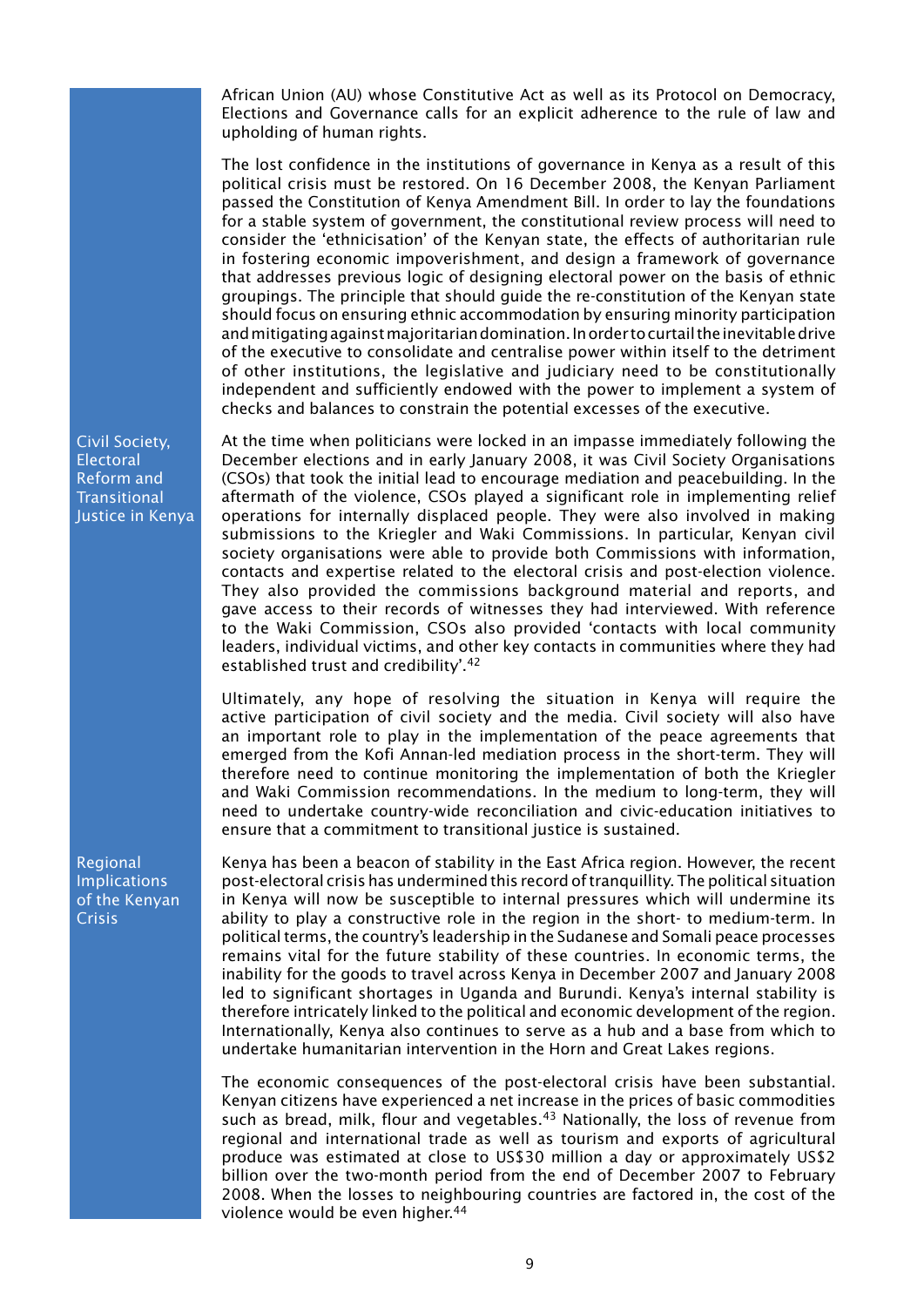**Conclusions** and Recommendations

The Waki Report makes a dire warning that left unchecked the forces behind the 2007 post-electoral violence in Kenya could lead to the country becoming 'a failed state'. This is not hyperbole because similar trends have been witnessed elsewhere in Africa, notably in Côte d'Ivoire, the DRC and Somalia. Whether the institutions of the Kenyan state are robust enough to manage the necessary transition to deeper democratic governance and ethnic inclusiveness remains to be seen. The Grand Coalition Government is composed of a motley crew of some well-intentioned as well as some unscrupulous politicians. Some of these politicians have cast themselves as self-anointed ethnic chieftains and are not intent on resting their laurels until they have captured the presidency. One way to reduce the intensity of this drive to ultimate power is to use the constitutional review process that is stipulated in the National Accord and Reconciliation Act to systematically dismantle the powers of Kenya's imperial presidency. A highly devolved system of government must be created so that majoritarian tyranny will not undermine the political and socio-economic development of the smaller ethnic groups in Kenya.

The violent confrontation that this report dealt with echoed the communal violence that took place following the re-institution of multiparty elections in 1992 and the presidential polls of 1997.45 In an important sense, the 2007 violent confrontations are an additional warning sign that there is a need to re-open the debate on how to establish democratic institutions that can manage ethnic cleavages and moderate the instrumentalisation of ethnicity as a tool for achieving political power.46 Kenya now needs to develop institutions that are appropriate to governing a multiethnic democracy.<sup>47</sup> In other words, the Kenyan system of governance has to be reconstituted in order to balance the competing ethnic interests that have threatened and that remain a threat to the future peace and stability of the country. This will require the country's politicians to transcend their narrow partisan interests to work for national unity.

These spoilers and detractors may seek to take advantage of the ethnic animosity that has been activated by the recent crisis to advance their political self-interests. They may also seek to frustrate the successful implementation of the Agreement and the effective functioning of the Grand Coalition Government. However, the overwhelming sentiment among the majority of the Kenyan populace is to move beyond the post-electoral crisis and stablise the country. The regional and international communities are also keen to see the consolidation of peace and security in Kenya. This was underlined by the intervention led by the African Union, and supported by the United Nations in the aftermath of the elections. There is a need for regional and international actors to continue to play a vigilant role in terms of making sure that the spoilers and detractors do not succeed in undermining the fragile peace in Kenya. Specifically, the African Union and the United Nations will need to closely monitor the actions of the coalition government and the implementation of other aspects of the National Accord and Reconciliation Agreement.

The implementation of the Kriegler Commission recommendations should be hastened to ensure that the ineffective Electoral Commission of Kenya is replaced by an independent institution that will be above reproach in adjudicating forthcoming elections in the country. The establishment of an independent court to arbitrate future electoral disputes is absolutely vital to restore the confidence of the Kenyan citizenry in the necessity of participating in polls.

Undoubtedly, the implementation of the Waki Commission recommendations will be pivotal to the future stability and cohesion of Kenya through its institution of a process of transitional justice. The fact that there are spoilers seeking an opportunity to undermine their implementation illustrates the short-sightedness of some of Kenya's political and business elite. If the post-electoral violence illustrated anything, it is that the country is in a transitional period and has not yet consolidated a post-ethnic identity. Following the crisis, the fault-lines of the national body politic are still very much defined along ethnic lines. Several politicians are already positioning themselves to capture the presidency in the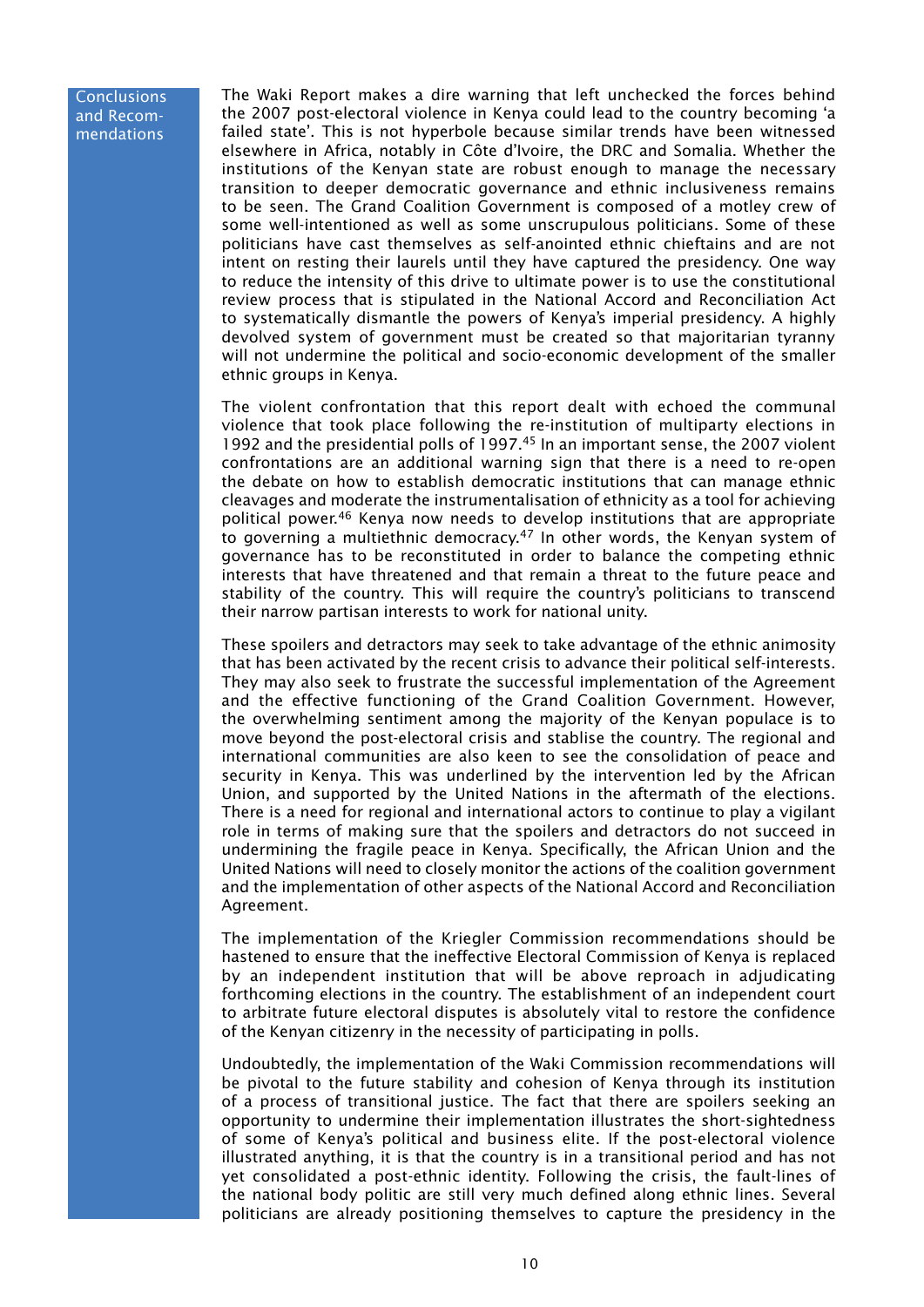2012 elections. Unless concrete measures are taken, the nefarious forces that manifested themselves will most likely re-surface as this period approaches to haunt the Kenyan society. Whether Kenya witnesses a repeat of the 2007 postelectoral violence will depend on the commitment to transitional justice within the political, business elite and the wider society.

The immediate operationalisation of the Special Tribunal of Kenya to confront impunity, and the Truth, Justice and Reconciliation Commission to ensure an appropriate amnesty process is therefore vital and will determine national survival. Intransigence and obfuscation among Kenya's politicians will only lay the foundations for state fragmentation and disintegration in the future.

Civil society will also have its vital role to play in continuing with humanitarian relief, promoting civic education and reconciliation across the country. These efforts will not succeed without the mobilisation of resources to facilitate the revival of the livelihoods of the internally displaced people. In addition, the implementation of the Agreement will require urgent financial support particularly the promotion of country-wide dialogue and reconciliation as well as the strengthening of governance programmes, Parliament and the genuine integration of the Office of Prime Minister into the governing structures of the country.

- 4 Frantz Fanon, *The Wretched of the Earth*, London: Penguin, 1961, p.41
- 5 ibid., p. 42.
- 6 M. Tamarkin Many, 'Tribal Associations, Tribal Solidarity, and Tribal Chauvinism in Kenyan Town', *Journal of African History*, 14(2), 1973, pp.257–274.
- 7 For a discussion on the formation of ethnicity in Kenya, see Ndegwa, op cit., p. 600.
- 8 See Benedict Anderson, *Imagined Communities: Reflections on the Origin and Spread of Nationalism*, New York: Verso, 1991; and Crawford Young, *The Politics of Cultural Pluralism*, Madison: University of Wisconsin Press, 1976.
- 9 Kenya Agreement on the Principles of Partnership of the Coalition Government and the National Accord and Reconciliation Act (NARA), 28 February 2008, Preamble.
- 10 NARA.
- 11 Ibid.
- 12 Weekend Argus, 'SA Judge Heads Probe into Kenya Election Violence', 22 March 2008, p.14.
- 13 Government of Kenya, Report of the Independent Review Commission (IREC The Kriegler Commission), p.3.
- 14 The Kriegler Commission Report, p.3.
- 15 Ibid., p.8.
- 16 Ibid.
- 17 Ibid., p.9.
- 18 Ibid.
- 19 Ibid., p.10.
- 20 Ibid.
- 21 Ibid, p.9.
- 22 Ibid, p.22.
- 23 Ibid, p.10.
- 24 Government of Kenya, Report of the Commission of Inquiry into Post-Election Violence (CIPEV The Waki Commission), Nairobi, Kenya, 2008,
- 25 Ibid., p.21.
- 26 Ibid., p.21–22.
- 27 Ibid., p.36.
- 28 Ibid, p.35–36.
- 29 Ibid, p.36.
- 30 Ibid, p.vii.
- 31 Ibid, p.460.
- 32 Ibid, p.461.
- 33 Ibid, p.462.
- 34 Ibid., p.473.

Tim Murithi is a Senior Research Fellow, Centre for International Cooperation and Security, Department of Peace Studies, University of Bradford.

<sup>1</sup> Basil Davidson, *Black Man's Burden: Africa and the Curse of the Nation-State*, New York: Random House, 1992. Page number?

<sup>2</sup> Stephen Ndegwa, 'Citizenship and Ethnicity: An Examination of Two Transition Moments in Kenyan Politics', *American Political Science Review*, 91(3), September 1997, p. 607.

<sup>3</sup> Ibid., p. 605.